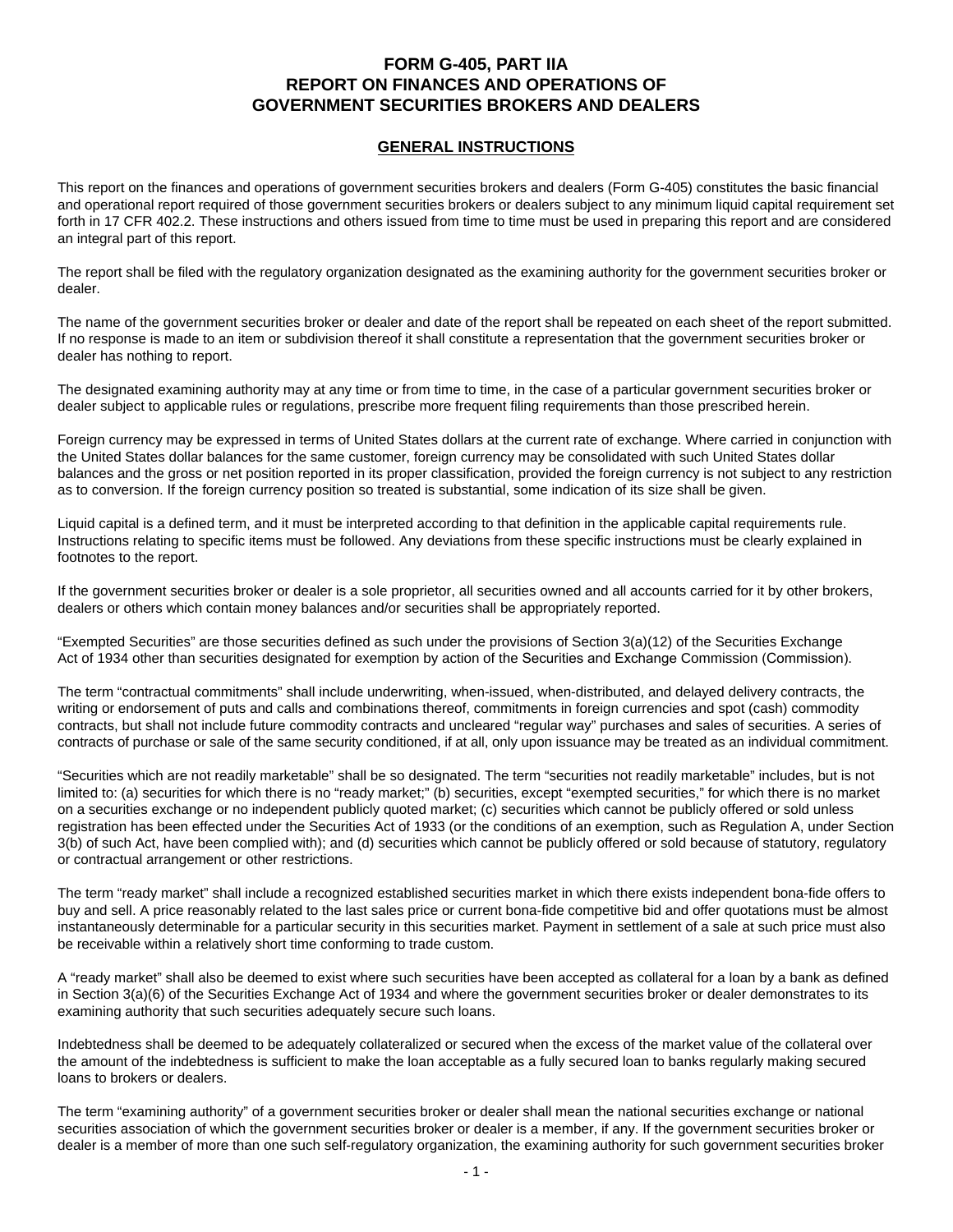or dealer is the organization so designated by the Commission. If the government securities broker or dealer is not a member of any such self-regulatory organization, the examining authority for such government securities broker or dealer is the Regional Office of the Commission where such government securities broker or dealer has its principal place of business.

The term "non-customer" is defined as set forth in Rule 15c3-1(c)(7).

In order to expedite the preparation of the financial data called for in the report, fractions may be dropped from the prices in determining any or all valuations. (For long valuations no price shall be used which is higher than the actual market price, i.e., for a price of 17 $\frac{7}{6}$ use 17 but <u>not</u> 18. For <u>short</u> valuations, use the higher price, i.e., 17 $\frac{1}{6}$ use 18 but <u>not</u> 17). Money amounts should be expressed in whole dollars.

Financial statements shall be prepared in conformity with generally accepted accounting principles (except where otherwise requested) applied on a basis consistent with that of the preceding report. Financial statements shall include, in the basic statement or accompanying footnotes, all informative disclosures necessary to make the statement a clear expression of the organization's financial and operational condition. The government securities broker or dealer must report all data after proper accruals have been made for income and expense not recorded in the books of account and adequate reserves have been provided for deficits in customer or broker accounts, unrecorded liabilities, security differences, dividends and similar items.

The amount and terms (including commitment fees and the conditions under which lines may be withdrawn) of unused lines of credit for short-term financing shall be disclosed, if significant, in notes to the financial statements.

Retain for at least three (3) years a copy of each Report on Finances and Operations of Government Securities Brokers and Dealers filed, along with all the working papers and memoranda used in the preparation of each report (Refer to Rule 17a-4 as modified by 17 CFR 404.3). Working papers, etc., must be made available for review by a representative of the designated examining authority.

# Filing Requirements For Part IIA

Part IIA shall be filed quarterly by firms not clearing or carrying customer accounts, and those firms which are subject to the requirements of 17 CFR 402.2(c) and Rule 15c3-1(a)(2). Part IIA shall be filed monthly by such of these firms which receive written notice pursuant to Rule 17a-5(a)(2)(iv) as modified by 17 CFR 405.2 that they have exceeded parameters set by the self-regulators.

### **STATEMENT OF FINANCIAL CONDITION**

## **ASSETS**

# **Cash**

Cash in banks subject to withdrawal restrictions such as time deposits not subject to Regulation Q of the Federal Reserve System, deposits of foreign currency with exchange or transfer restrictions, or funds held in escrow shall be shown as "Other assets - Non-Allowable."

State separately (a) restricted deposits held as compensating balances against borrowing arrangements; (b) funds subject to repayment on call or immediately after the date on which filing of the balance sheet is required; and (c) other funds, the amounts of which are known to be subject to withdrawal or usage restrictions, e.g., special purpose funds. The general terms and nature of such repayment provisions in (b) and withdrawal or usage restrictions in (c) shall be described in a note referred to herein. In cases where compensating balance arrangements exist but are not agreements which restrict the use of cash amounts shown on the balance sheet, describe these arrangements and the amounts involved, if determinable, in the notes to the financial statements. Compensating balances that are maintained under an agreement to assure future credit availability shall be separately disclosed in the notes to the financial statements along with the amount and terms of such agreement.

Bank overdrafts are not to be netted against balances in unrelated bank depositories. They shall be included in "Bank loans payable."

### Receivables from brokers or dealers

Receivables from brokers or dealers (floor brokerage, commissions, etc.) shall be included in the category "Other" and classified as allowable or non-allowable pursuant to 15c3-1(c)(2)(iv)(C).

### Receivables from non-customers

The amount reported as an allowable asset must represent those portions of partly secured accounts which are deemed to be fully secured. The remaining portion of the ledger debit balance shall be considered non-allowable.

### Securities and spot commodities owned, at market value

Security and spot (cash) commodity valuations as well as losses and gains in future commodity contracts shall be based upon market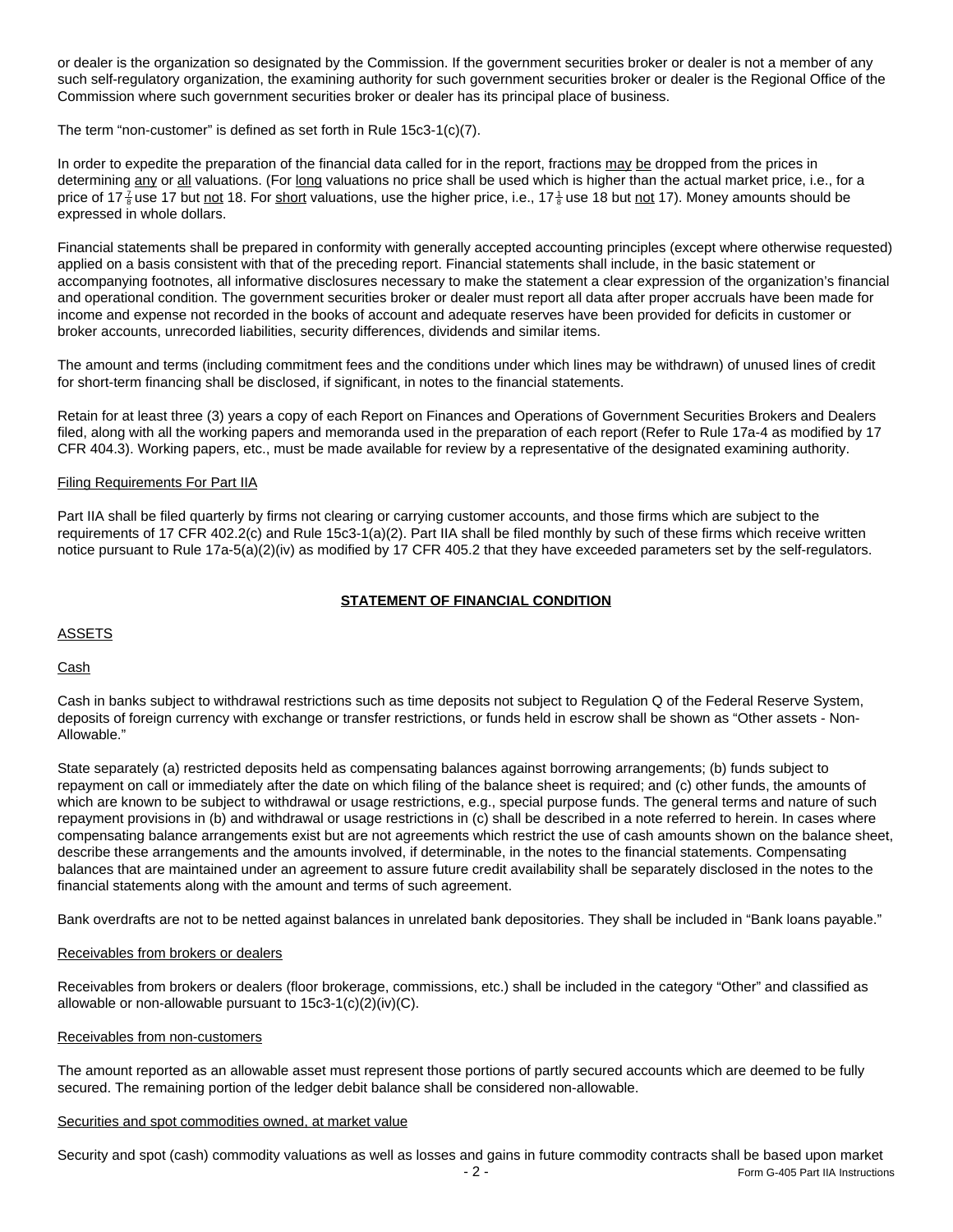prices as of the date of the Statement of Financial Condition. Fractions and accrued interest with respect to securities may be omitted except, in the case of short positions, where such procedures would have a material effect on liquid capital.

For the purpose of this report securities sold as principal under a repurchase agreement shall be deemed to be securities owned by the government securities broker or dealer and the market value shall be included in this section. The proceeds of the sale shall be included as a credit in the Statement of Financial Condition under "Bank loans payable."

Joint trading and investment accounts in which the reporting government securities broker or dealer has an interest shall be reported as follows:

- a) Accounts carried by the reporting government securities broker or dealer for those accounts carried by the reporting government securities broker or dealer include its applicable portion of the market value of marketable securities and spot commodities in the appropriate item. The reporting government securities broker's or dealer's related portion of unrealized gain or loss shall be reflected in the appropriate statements. The other participant(s)' interest in the joint account shall be treated as a non-customer's account, as appropriate, and included as a receivable from or payable to non-customers as applicable. A margin deposit by the other participant shall be included when determining the other participant(s)' interest. If the other participant(s)' interest is in deficit, then the same treatment given to all partly secured or unsecured non-customer accounts shall apply. If the other participant(s)' equity is not sufficient to meet margin requirements and no exemption has been granted by the designated examining authority, the amount of the cash margin deficiency shall be included as a charge in the determination of liquid capital. The other participant(s)' interest in realized gains and losses and miscellaneous income and expense items related to the joint account are not to be reflected in the reporting government securities broker's or dealer's profit and loss accounts but should be reflected as due to or due from the other participant(s).
- b) Accounts carried by others for those accounts carried by others, the reporting government securities broker or dealer will include his portion of the market value of marketable securities and spot commodities in the appropriate item. A margin deposit by the reporting government securities broker or dealer is an allowable asset in the computation of liquid capital. The reporting government securities broker's or dealer's portion of all realized gains and losses and miscellaneous income and expense items, related to the joint account shall be reflected in the appropriate statement with the contra being due to or from the other participant(s). The interest of other participant(s) should not be included in this report.
- c) Joint foreign and domestic arbitrage accounts in which the reporting government securities broker or dealer has a interest – Money balances and securities positions carried by the reporting government securities broker or dealer and by a participant shall be combined and considered on a net basis (offsetting positions in the same security shall be netted). Adjustments may be made where different clearance dates apply to transactions made on the same day in the same security. The reporting government securities broker's or dealer's portion of any net debit or credit balance shall be considered in determining losses or gains and in marking positions to the market. The reporting government securities broker's or dealer's interest in any long and/or short security positions should be at market value. However, consideration should be given to setting up an appropriate reserve for any deficit in the participant's interest.
- d) If the joint account nets to a credit balance or is a free credit balance, include in "Payable to non-customers" the amount of such balance multiplied by the other participant(s)' percentage of the account. Any margin deposits received regarding the above would be included in "Payable to brokers or dealers - Other."
- e) If the joint account nets to a secured debit balance and the participant's percentage times such balance equals an amount less than the participant's margin deposit, then the difference (amount) between the two shall be included in "Payable to brokers or dealers - Other," and the remainder of the deposit shall be included in "Other." The other participant(s)' portion of the net debit balance in the joint account shall be included in "Receivables from non-customers."

Include in the "Options" category the market value of all long listed options and all long unlisted options which are Treasury market risk instruments according to the provisions of 17 CFR 402.2(e). The market value of all short listed options and all short unlisted options which are Treasury market risk instruments according to the provisions of 17 CFR 402.2(e) shall be included in the liability section in "Securities sold not yet purchased at market value." Unrealized gains and/or losses shall be reflected in the appropriate statement since all such positions shall be marked-to-the-market.

Regarding unlisted options which are not Treasury market risk instruments, the following treatment for financial statement purposes is to be followed:

Unlisted call options – regarding such long options include unrealized profits where the market value of the underlying security exceeds the exercise value of the respective option. For such short options, include unrealized losses where the market value of the underlying security exceeds the exercise value of the respective option.

Unlisted put options – regarding such long options include unrealized profits where the market value of the underlying security is less than the exercise value of the respective option. For such short options, include unrealized losses where the market value of the underlying security is less than the exercise value of the respective option.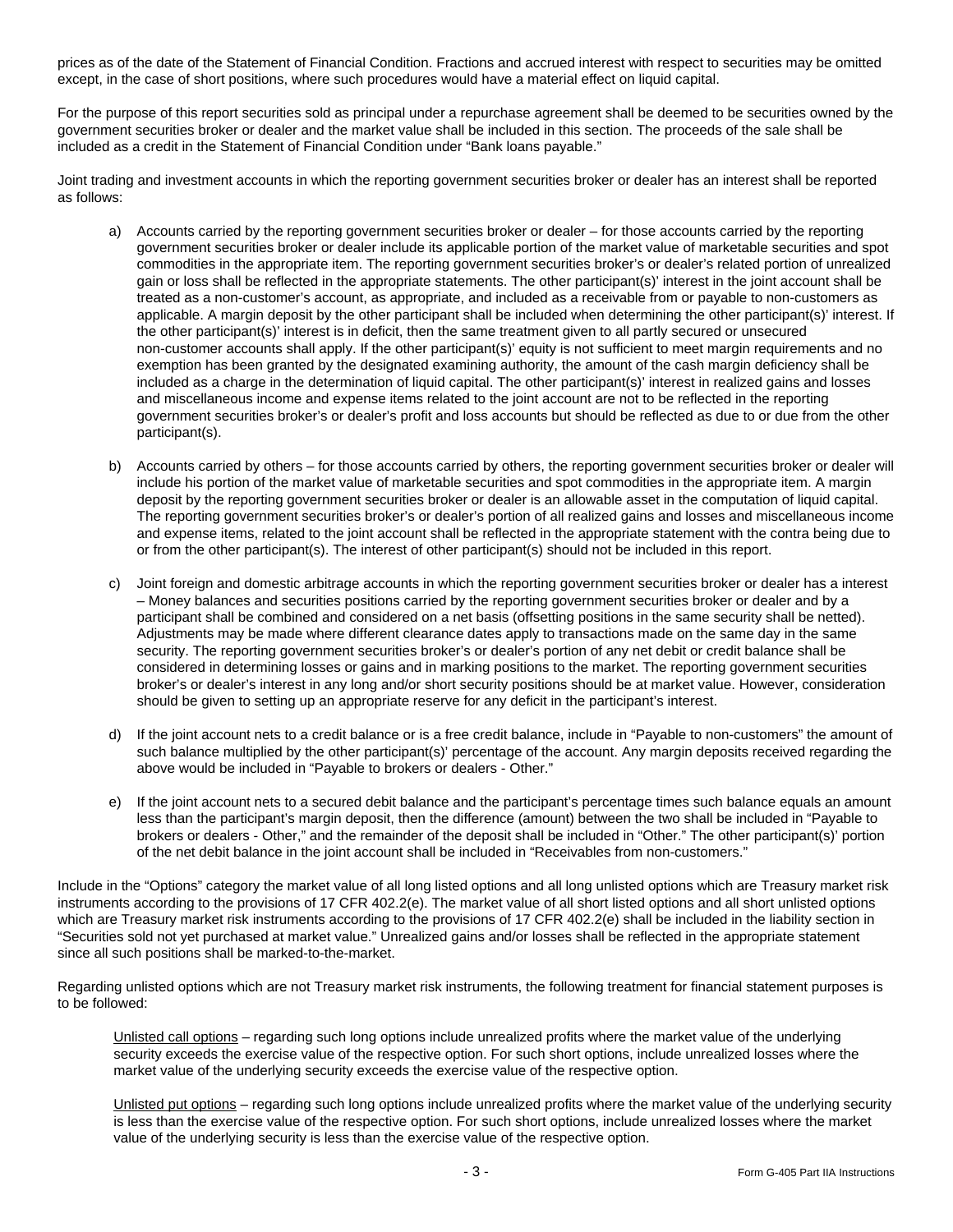Unrealized profits and/or losses included in net worth on unlisted options which are not Treasury market risk instruments shall be increased or decreased by the write-off of any unamortized cost of the long options or recognition of any unamortized proceeds from the writing or sale of such options.

See Rule 15c3-1, Appendix A, paragraph (a) for the definition of listed and unlisted options.

Positions in a government securities broker's or dealer's (trading) error account should be marked-to-the-market and the value of the security positions reported in the appropriate item. Positions long in suspense or difference accounts without a related money balance should not be included herein. Refer to Rule 15c3-1(c)(2)(v) as to the treatment of short security differences.

Accrued interest receivable and payable on the government securities broker's or dealer's readily marketable securities in its accounts may be added to the market value of the respective securities. The interest is subject to the same haircut as the security to which it pertains.

### Securities and/or other investments not readily marketable, at estimated fair value

See the general instructions and Rule 15c3-1(c)(2)(vii) and (c)(11) .

The amount reported as an allowable asset represents that portion which would otherwise be considered non-allowable except for the fact that it adequately secures indebtedness. (See Rule 15c3-1(c)(2)(iv).)

## Secured demand notes - satisfactory subordination agreements

Subordination agreements must conform with the minimum requirements of Rule 15c3-1 Appendix D as modified by 17 CFR 402.2d in order that the respective amounts may be included in liquid capital (satisfactory subordination agreements). Subordinations which are not covered by satisfactory subordination agreements will be included as non-allowable assets.

The collateral contained in each secured demand note collateral account shall relate only to the specific demand note that it collateralizes. The excess collateral value in one account shall not be applied to the deficiency in another account. No collateral value shall be given for secured demand note collateral which has no ready market.

### Investment in and receivables from affiliates, subsidiaries and associated partnerships

Bona-fide transactions between government securities brokers or dealers and guaranteed subsidiaries – unsubordinated amounts due from a guaranteed subsidiary, provided that the books and records of the guaranteed subsidiary reflect the same exact liability to the parent, shall be allowable assets. This applies when there is no consolidation of assets and liabilities for liquid capital purposes as stipulated in Rule 15c3-1 Appendix C as modified by 17 CFR 402.2c.

### Property, furniture, equipment, leasehold improvements and rights under lease agreements, at cost

Report as allowable only those amounts of fixed assets and assets which cannot readily be converted into cash which are equal to any indebtedness adequately secured thereby. Such allowability is for those assets acquired for use in the ordinary course of the trade or business of a government securities broker or dealer. Also report as allowable in the amount of the liability, those assets not readily convertible into cash wherein such assets are the sole recourse of the creditor for the non-payment of the related liability. Report as non-allowable any remainder and/or assets which do not conform with the above provisions. (See Rule 15c3-1(c)(2)(iv).)

### Other Assets - Loans and Advances

Report amounts related to employees as allowable assets if they are secured by readily marketable securities and meet the margin requirements of the designated examining authority. Loans and advances to partners, directors, officers, and subordinated lenders are to be included in the appropriate category under "Receivables from non-customers."

### Other Assets - Miscellaneous

Insurance claims receivable – report as non-allowable asset if: (1) after seven (7) business days from date of discovery not covered by opinion of outside counsel that claim is valid and covered by insurance policies presently in effect, (2) after 20 business days from date of discovery claim is not acknowledged in writing as due and payable by the insurance carrier, or (3) claim is not paid within 20 business days following date of such acknowledgement by the carrier. (See Rule 15c3-1(c)(2)(iv)(D).)

Mutual fund concessions receivable and management fees receivable from registered investment companies – report as non-allowable assets if outstanding for more than 30 days from the date they arise. (See Rule 15c3-1(c)(2)(iv)(C).)

Future income tax benefits arising as a result of unrealized losses may be recognized only to the extent such benefits do not exceed the amount of income tax liabilities accrued on the books and records of the government securities broker or dealer and only to the extent such benefits could have been applied to reduce accrued tax liabilities on the date of the capital computation had the related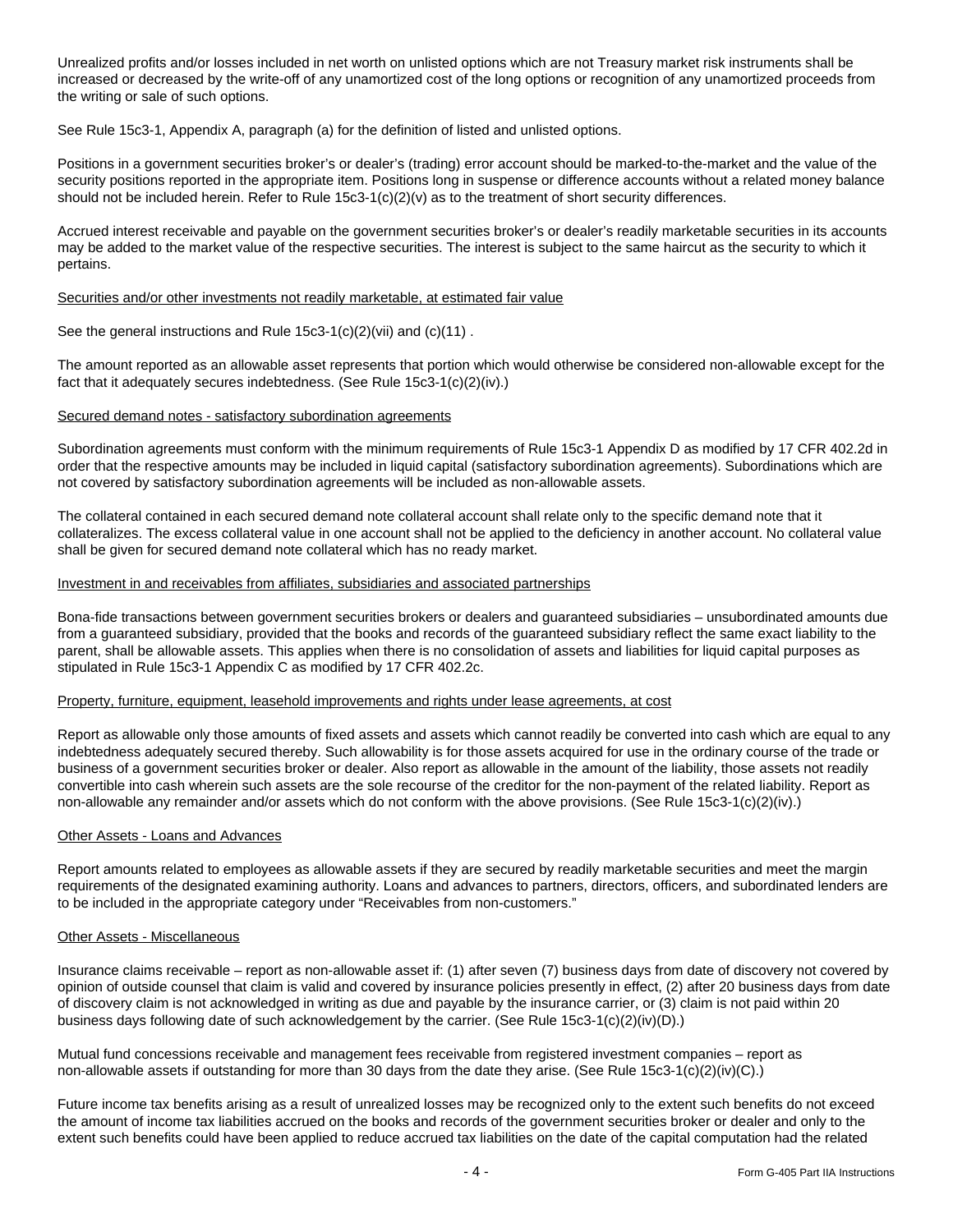unrealized losses been realized on that date. Any other benefits of this type recorded on the books which do not conform with the above shall be included as a non-allowable asset. (See Rule 15c3-1(c)(2)(i)(D).)

Cash Surrender Value of Life Insurance Policies – report as an allowable asset if the cash surrender value and face value are payable (1) to the estate of a sole proprietor-government securities broker or dealer or (2) to the government securities broker or dealer if a partnership or corporation.

Syndicate profits receivable shall be considered as unsecured receivables and therefore included as non-allowable. (See Rule 15c3-1(c)(2)(iv)(C).)

Good faith deposits are to be reported as non-allowable assets if outstanding longer than 11 business days from the settlement of the respective underwriting. (See Rule 15c3-1(c)(2)(iv)(C).)

Rent, airline and utility deposits are to be reported as non-allowable assets.

Other miscellaneous assets such as deferred organization expenses, prepaid expenses, deferred charges, goodwill, service fee receivables, accrued income receivables, intangible assets and postage inventory shall be included as non-allowable. Subscriptions receivable for capital stock shall be included as a deduction in computing net worth.

Unsecured advances to municipalities for public improvements are to be reported as non-allowable assets.

### LIABILITIES

### Payable to brokers or dealers

Amounts payable to brokers or dealers (floor brokerage, commissions, etc.) shall be included in the category "Other."

### Notes and mortgages payable - secured

See instructions under "Property, furniture, equipment, leasehold improvements and rights under lease agreements. " Include in the subsection "Unsecured," any fixed liabilities which do not conform with the exclusions stated in the instructions.

# Accounts and other borrowings not qualified for liquid capital purposes

Include herein liabilities which are subordinated to the claims of creditors but which are not covered by satisfactory subordination agreements as defined in Appendix D of Rule 15c3-1 as modified by 17 CFR 402.2d.

# Liabilities subordinated to claims of general creditors

Indicate separately those satisfactory subordination agreements which are considered as equity capital for purposes of debt-equity requirements. See Rule 15c3-1(d) as referenced in 17 CFR 402.2 for the various requirements for such agreements.

# **COMPUTATION OF CAPITAL REQUIREMENTS AND LIQUID CAPITAL**

Special requirements as to liquid capital and total haircuts calculations for consolidated entities and as to statements of 50 percent or less owned persons and certain other persons

The inclusion or exclusion of subsidiaries or affiliates in the calculation of liquid capital and total haircuts shall be in accordance with Appendix C to Part 402.2 (17 CFR 402.2c) and with the following requirements:

- (a) If the reporting government securities broker or dealer guarantees, endorses, or assumes directly or indirectly the obligations or liabilities or any subsidiary or affiliate and has obtained the opinion of counsel prescribed in paragraph (b) of Appendix C (17 CFR 402.2c(b)) with respect to that subsidiary or affiliate, then the subsidiary's or affiliate's assets and liabilities must be consolidated with those of the reporting broker or dealer in the calculation of liquid capital.
- (b) If the reporting government securities broker or dealer guarantees, endorses, or assumes directly or indirectly the obligations or liabilities or any subsidiary or affiliate but has not obtained the opinion of counsel prescribed in paragraph (b) of Appendix C (17 CFR 402.2c(b)) with respect to that subsidiary or affiliate, then the subsidiary's or affiliate's assets and liabilities may not be consolidated with those of the reporting broker or dealer in the calculation of liquid capital. Furthermore, in such a case the reporting broker or dealer shall compute its total haircuts by adding the total haircuts of each such subsidiary or affiliate to the separately computed haircuts of the broker or dealer.
- (c) A reporting government securities broker or dealer who guarantees, endorses, or assumes directly or indirectly any obligation or liability of a subsidiary or affiliate must reflect that obligation or liability in its computation of liquid capital, even if consolidation is prohibited as in paragraph (b) above.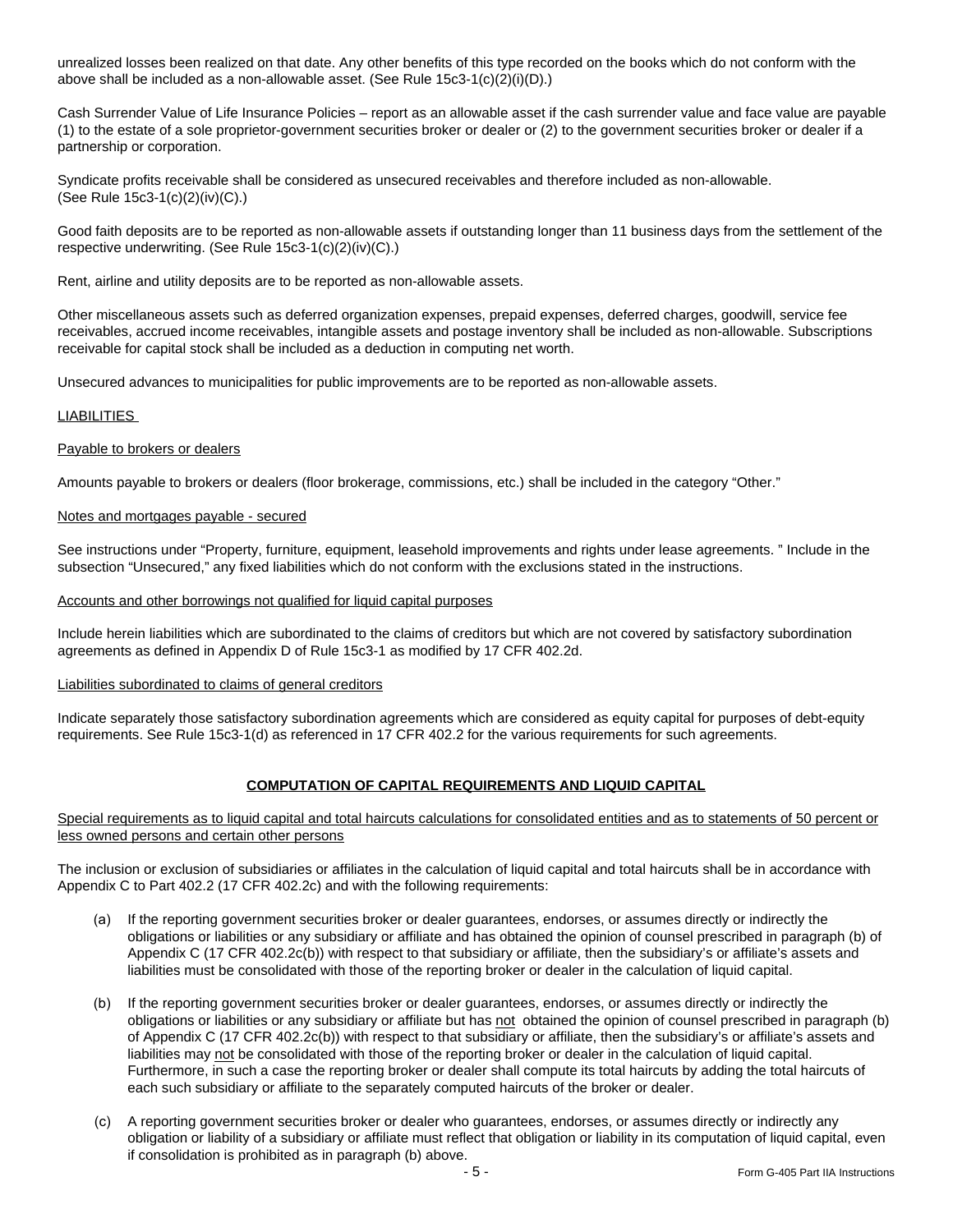- (d) The reporting government securities broker or dealer may consolidate with its assets and liabilities in the calculation of liquid capital the assets and liabilities of any other majority owned and controlled subsidiary or affiliate, if and only if the opinion of counsel prescribed in paragraph (b) of Appendix C (17 CFR 402.2c(b)) has been obtained with respect to such subsidiary or affiliate.
- (e) With respect to any subsidiary or affiliate whose assets and liabilities are consolidated in the computation of liquid capital under the provisions of paragraphs (a) or (d) above, the reporting government securities broker or dealer shall calculate its haircuts by either computing the haircuts as if the consolidated entity were one firm or by adding the individually computed total haircuts of such subsidiary or affiliate to its own separately computed haircuts.
- (f) Financial statements of any 50 percent or less owned person or other affiliate consolidated into the liquid capital computation whose obligations or liabilities are not guaranteed, endorsed or assumed directly or indirectly by the reporting government securities broker or dealer shall be included in a note.
- (g) Opinions of counsel concerning the availability of net assets to the reporting government securities broker or dealer shall be filed with each annual report under Rule 17a-5 as modified by 17 CFR 405.2.

Indicate whether the financial statements and schedules are consolidated or unconsolidated by checking the appropriate box at the top of the Statement of Financial Condition.

# **COMPUTATION OF LIQUID CAPITAL**

# Ownership equity not allowable for liquid capital

Deduct any capital accounts included as part of ownership equity on the Statement of Financial Condition which are not allowable in the determination of liquid capital.

### Liabilities subordinated to claims of general creditors allowable in computation of liquid capital

Appendix D to Rule 15c3-1 as modified by 402.2d sets forth minimum and nonexclusive requirements for satisfactory subordination agreements. The self-regulatory organization which has been designated as the examining authority for the government securities broker or dealer may require, or the government securities broker or dealer may include, such additional provisions as they deem necessary or appropriate to the extent such provisions are not inconsistent with the provisions of Rule 15c3-1 as incorporated in 17 CFR 402.2.

# Secured demand note collateral accounts

Securities contained in collateral note accounts shall be considered to have no value unless in bearer form, or registered in the name of the government securities broker or dealer or the name of its nominee or custodian.

The collateral contained in each secured demand note collateral account shall relate only to the specific demand note that it collateralizes. The excess collateral value in one account shall not be applied to the deficiency in another account.

Two or more demand notes of the same individual should not be combined.

Only cash and securities which are fully paid for and which may be publicly offered or sold without registration under the Securities Act of 1933, and the offer, sale and transfer of which are not otherwise restricted, may be pledged as collateral to secure a secured demand note.

# Other deductions or credits

Sole proprietors (individual members) who are not associated with a broker or dealer who is a member of a national securities exchange shall record here:

- 1. The total of any liabilities incurred in the course of business which are not reported in the Statement of Financial Condition and which would have a material effect on liquid capital, and
- 2. The excess of liabilities which have not been incurred in the course of business as a government securities broker or dealer over assets not used in the business.

# Net pair-off and give-up receivables and money differences

Net pair-off receivables and money differences need not be deducted until the close of business on the third business day after the day the funds are due. Give-up receivables need not be deducted until they have been outstanding 30 business days from the billing date. The billing date shall be no later than the last day of the month in which the give-up receivable arises.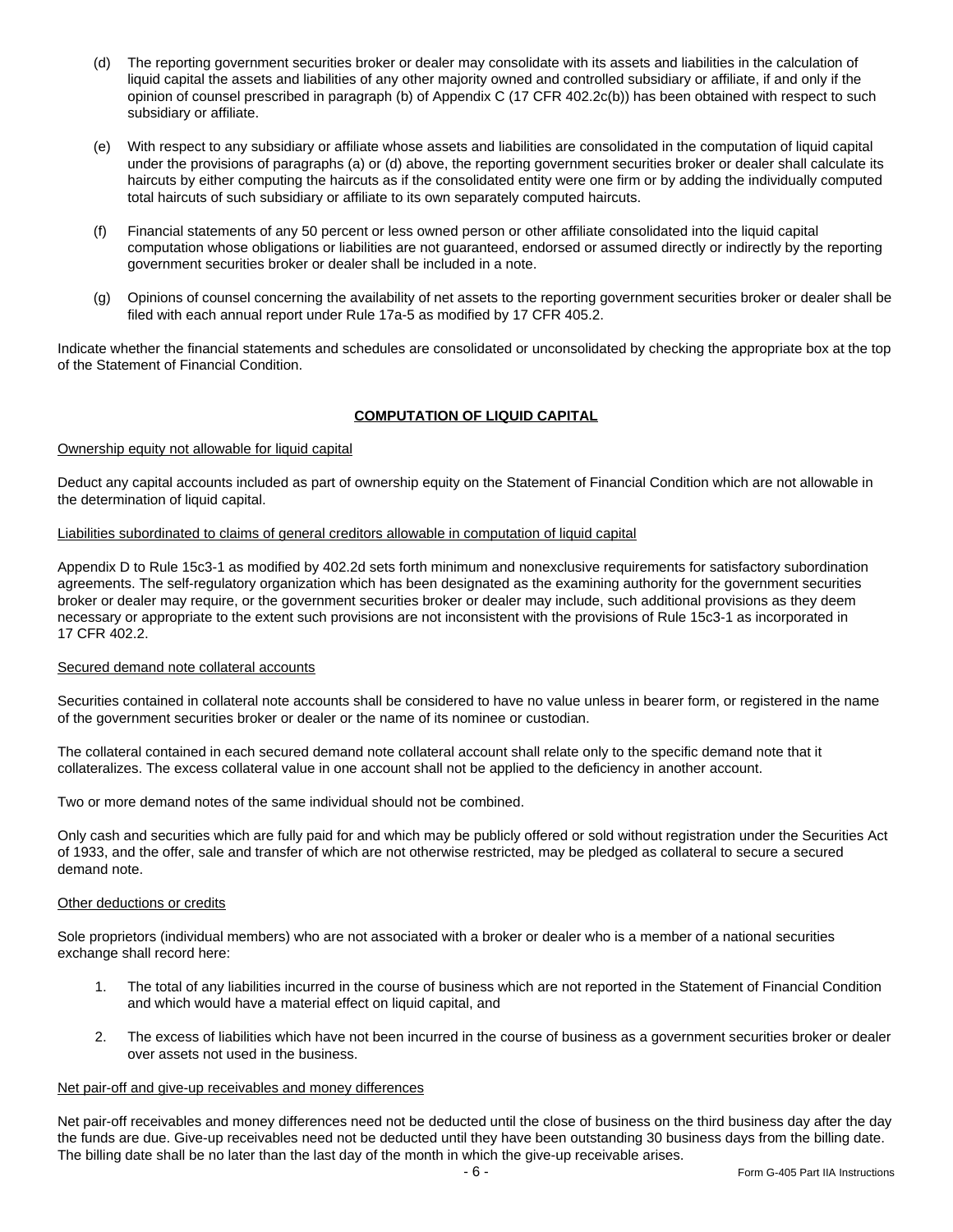# Secured demand note deficiency

If the value of securities and cash collateralizing a secured demand note contributed for purposes of capital under Rule 15c3-1 as incorporated in 17 CFR 402.2 after application of the deductions specified in paragraph (g) of 17 CFR 402.2 and Appendix A thereto is less than the unpaid principal amount of the secured demand note, such deficiency shall be deducted.

# **Haircuts**

Haircuts on the positions and financings, including contractual commitments, in the government securities broker's or dealer's portfolio are to be calculated as required in 17 CFR 402.2(g) and Appendix A thereto. Schedules A through E in 17 CFR 402.2a(c) may be used in this calculation. The government securities broker's or dealer's designated examining authority or appropriate regulatory authority may require that these schedules, or substantially similar forms, be used in this calculation.

### **STATEMENT OF INCOME (LOSS) or STATEMENT OF COMPREHENSIVE INCOME (as defined in § 210.1-02 of Regulation S-X), as applicable**

If there are no items of other comprehensive income in the period presented, the government securities broker or dealer is not required to report comprehensive income.

# INCOME

1a, 1b, 1c. Report commissions earned on all agency debt transactions including non-inventory principal transactions. Commissions earned on introduced accounts carried by other brokers and on omnibus accounts carried for other brokers should be reported net. Commissions earned on listed option transactions executed on a national securities exchange are to be reported as Item 1a. Commissions earned on over-the-counter option transactions are to be reported at Item 1b.

2. Report realized and unrealized gain (loss) on securities held for sale in the ordinary course of business and not identified as held for investment. Dividends and interest income on securities in trading accounts shall be treated as an adjustment to gain (loss). Amounts reported shall not be reduced by any allocation of Federal income taxes.

3. Report gain (loss) on securities identified as held for investment. Dividends and interest income shall be treated as adjustments to gain or loss. Amounts reported shall not be adjusted by any allocation of Federal income taxes.

4. Report on the gross profit (loss) from management of or participation in underwriting syndicates and selling groups. Gross profit (loss) shall be determined as the difference between the proceeds of securities sold and their purchase price adjusted for discounts, commissions and allowances received from or given to other brokers. Any direct expense which can be associated with a specific underwriting may also be considered as a cost in determining gross profit (loss). In determining gross profit (loss), any unrealized loss on securities unsold at the time the underwriting account was closed shall be considered as a deduction from the proceeds of securities sold.

Employee compensation and employment costs of persons working in an "underwriting department" and other related expenses of such department shall be treated as syndicated expenses and not deducted in determining gross profit (loss).

5. Report income from commissions, fees, and principal trading in commodities. The term "commodities" includes future commodity contracts, certain forward transactions, and spot (cash) commodity contracts.

6. Report fees for services to individual and corporate customers. The amount to be included as administrative services, however, shall be limited to fees charged to investment companies and periodic payment plans other than for investment advisory services.

7. Report revenue received from sources related and unrelated to the securities business which are not included in Items 1 through 6.

# EXPENSES

9. Report the total salaries and employee benefits for voting stockholder officers and general partners (as agreed to in the partnership agreement).

10. Report all salaries, commissions, bonuses, profit sharing contributions, payroll taxes, and benefits paid to or incurred for all employees except general partners, registered representatives, and voting shareholder officers.

11. Report all commissions paid to other brokers or dealers for transactions executed on or off a national securities exchange. Include payouts to other brokers or dealers on commodity transactions. Fees paid exchanges on commissions are to be excluded from this Item and reported in Item 14, "Other Expenses."

12. Include interest paid to banks and on all other subordinated and unsubordinated borrowings.